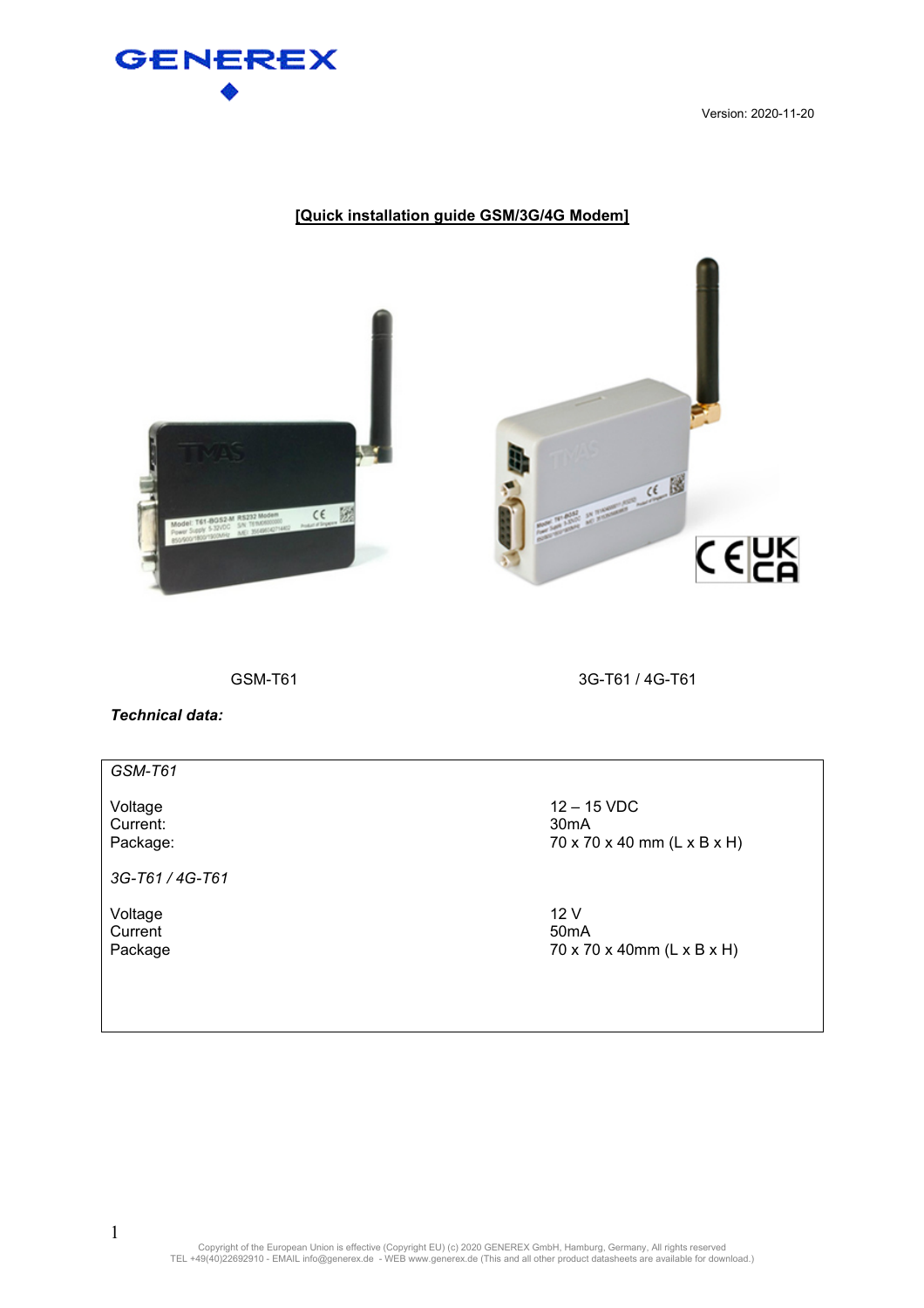### *Before you start*

### *How to use the GSM-Modem*

SMS modems provide the ability to automatically notify responsible contact persons according to critical system events as an additional security measure:

The messages will be sent via SMS to greatly reduces the response time in case of upcoming-critical events



In company to other auxiliary devices, the GSM modem can be configured to custom events:

- Critical temperature values
- Door access controls or unauthorized entry
- Failure inside parent/child system process
- Activation / deactivation of emergency ventilation
- …

Please note that a GSM modem is intended for sending short messages and is not designed to connect to the CS141 via the mobile network.

### *Preparing a SIM-Card*

There is no option to store access data for the SIM card inside the CS141 as well as inside the GSM modem in the CS141. Therefore, the SIM card must be configured to allow a dial-in without entering a PIN. The corresponding configuration guide for your SIM card can be obtained from your mobile service provider as well as from the operating instructions of the according mobile device.

#### **Insert / remove the SIM card**

Once the SIM card for the GSM modem has been configured appropriately, it can be inserted into the modem.

Please note to insert the SIM card with the contacts upwards.

Insert the card using slight pressuring until it locks in place by a spring mechanism. For removing, press the SIM card to unlock this spring mechanism. The card pops out and can be removed without damaging internal contacts.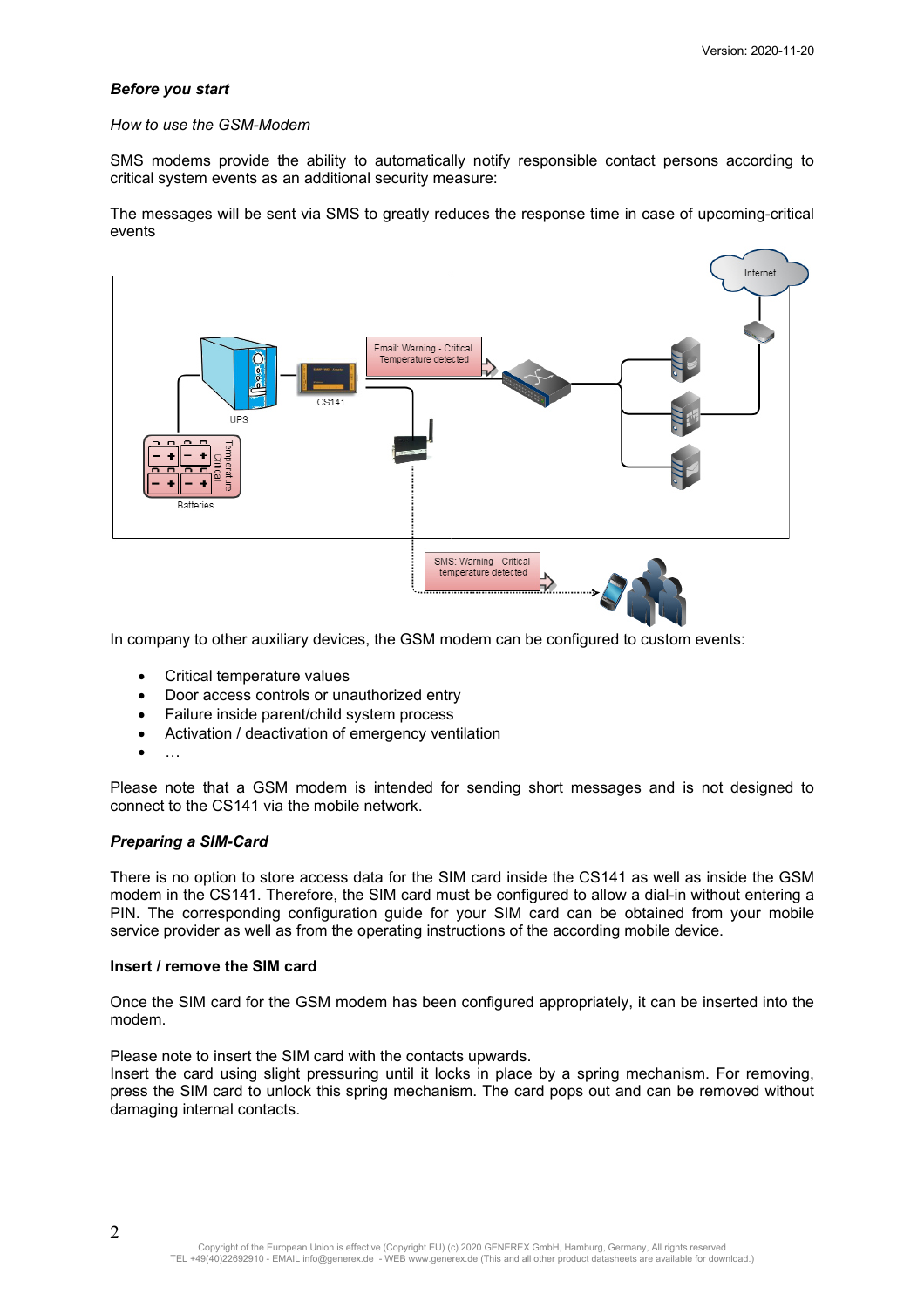$\overline{\mathbf{v}}$ 

none none Sensor **GSM Modem** Modbus Slave Pipe Through

### **How to connect the modem to the CS141 Webmanager / BACS Webmanager:**

Connect the COM port of the modem to COM2 interface of the CS141 and plug in the power adapter.

#### **Setting up the GSM modem**

*Serial connection type:* 

- Devices **o**& Setup To set up, log in to the CS141:

Under Devices, open setup and proceed to basic the COM port setup

|                                                        | COM <sub>2</sub> |
|--------------------------------------------------------|------------------|
| At COM2, select the GSM modem and then press<br>Apply. | <b>Device</b>    |
|                                                        | COM <sub>3</sub> |
|                                                        |                  |

The GSM modem icon should appear in the upper bar and show the signal quality:

|           | <b>GSM Modem: C</b> Restarting |
|-----------|--------------------------------|
| UPS: O OK | GSM Modem: util 76             |

### **SMS configuration dialog**

| Job           | Send SMS | v |
|---------------|----------|---|
| Parameter     |          |   |
| Text<br>Phone |          |   |
|               |          |   |

As job select SMS:

The text field provides to enter a freeform customized text that will be sent as SMS.

Under Phone, the target cell phone number will be specified. Be sure to enter the mobile number without spaces.

**Device** 

timing allows to set when and how this message should be sent.

### **Please note:**

Sending an SMS to custom cell phone numbers may lead into additional costs – please refer your SMS provider's contract:

| Timing                        |                   |                                |
|-------------------------------|-------------------|--------------------------------|
| $\left( \blacksquare \right)$ | Immediately, once |                                |
| ٠                             | After             | seconds                        |
| $\overline{ }$                | After             | seconds, repeat all<br>seconds |
|                               | After             | seconds on Battery             |
|                               | At                | seconds remaining time         |

As an example, if you configure repeating message sending to 5 recipiences every 60 seconds, the CS141 will send up to 300 SMS in a time of 60 minutes (5 messages per minute) as long as this event is active.

Save will copy the job to the power fail event job list and restart according services.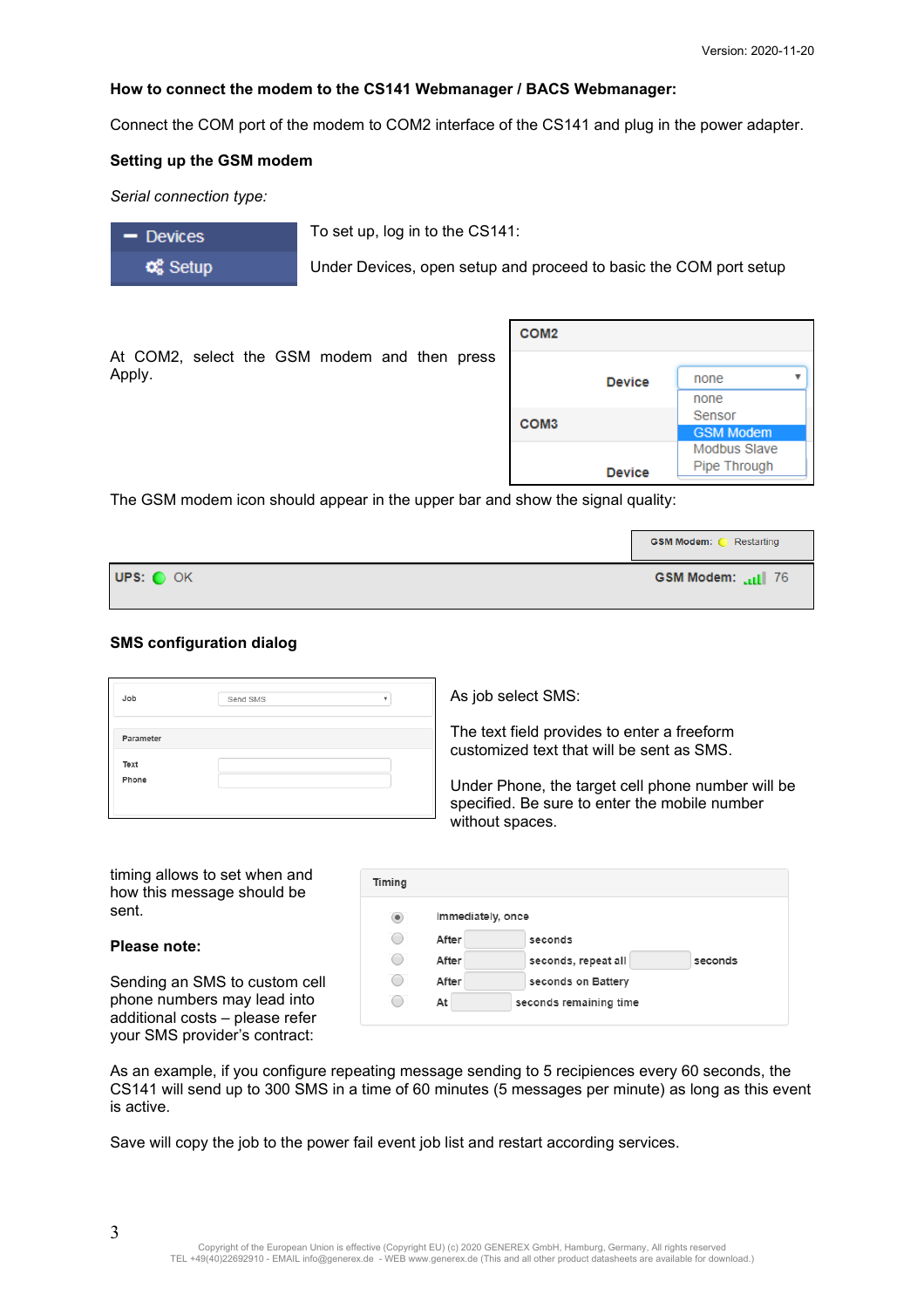From now on, the job will be triggered in case of a power fail and send an SMS via the modem with a custom text. If several parties are to be informed, define a separate job for each mobile phone number.

#### **Events related to other devices**

The events can be performed by any device connected to the CS141. As an example, an SMS is triggered by an alarm system - a buzzer - because the relay has jumped to ON:

|               |   | Ereignis<br>contains | Jobs | Log | E-Mail       | EMail<br>Trap |   |   | RCCMD RCCMD RCCMD<br>ShutdowNachrichExecute Shutdown | <b>UPS</b> | Buzzer  | RCCMD<br>Trap | Send<br>WOL | Send<br>SMS  |              |
|---------------|---|----------------------|------|-----|--------------|---------------|---|---|------------------------------------------------------|------------|---------|---------------|-------------|--------------|--------------|
|               | 血 | Relais On            |      |     | 0            | 0             | 0 | 0 | $\circ$                                              | $\circ$    | 0       | 0             | 0           | $\mathbf{0}$ |              |
|               | m | Relais Off           |      |     | $\Omega$     | $\Omega$      | 0 |   |                                                      | $\theta$   | 0       | $\Omega$      |             | $\Box$       |              |
| $\rightarrow$ | m | Buzzer On            |      |     | $\Omega$     | 0             | 0 | 0 | $\Omega$                                             | $\circ$    | 0       | 0             | $\Omega$    | $\Omega$     |              |
|               | 血 | Buzzer Off           |      |     | $\mathbf{0}$ | $\circ$       | 0 | 0 | $\circ$                                              | $\circ$    | $\circ$ | $\circ$       |             | $\circ$      | $\mathbf{v}$ |
|               |   |                      |      |     |              |               |   |   |                                                      |            |         |               |             |              |              |

# *Click* **+** *at the event RELAIS ON:*

Under Job, select the service to start because the buzzer's relay has been triggered. In this case: Send SMS

Depending on your setting, a corresponding action will be triggered in addition to the triggered buzzer - both will be logged to the event log.

| Job            | Send SMS | $\mathbf v$                           |  |  |  |  |  |  |
|----------------|----------|---------------------------------------|--|--|--|--|--|--|
| Parameter      |          |                                       |  |  |  |  |  |  |
| Text           |          | Das Relais des Buzzers hat ausgelöst. |  |  |  |  |  |  |
| Phone          |          | +49176123456                          |  |  |  |  |  |  |
| Zeitpunkt      |          |                                       |  |  |  |  |  |  |
| $\circledcirc$ |          | Sofort, einmalige Ausführung          |  |  |  |  |  |  |
|                | Nach     | Sekunden                              |  |  |  |  |  |  |
|                | Nach     | Sekunden, wiederhole alle<br>Sekunden |  |  |  |  |  |  |
|                | Nach     | Sekunden auf Batterie                 |  |  |  |  |  |  |
|                | Bei      | Sekunden Restlaufzeit                 |  |  |  |  |  |  |

## **Note:**

If available it is possible to select the BUZZER via other job events and external devices:

By doing so, a CON\_R\_AUX4 event job may trigger the buzzer and the buzzer will trigger the next event. It is possible define as many individual events and complete event chains including external dry contacts and complex full-automated notifications to any event.